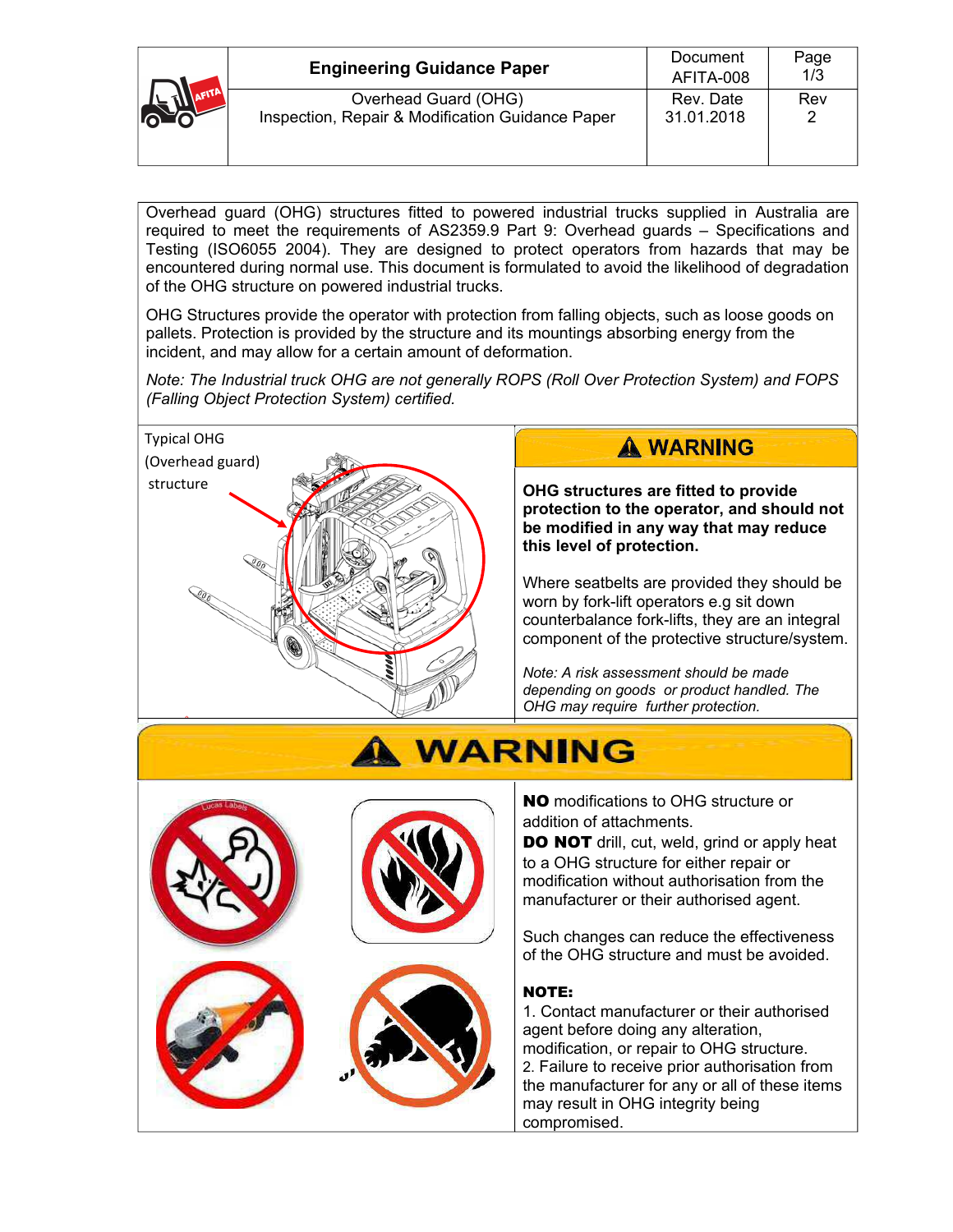| <b>OLD AFTE</b> | <b>Engineering Technical Bulletin</b>                                    | Document<br>AFITA-008   | Page<br>2/3 |
|-----------------|--------------------------------------------------------------------------|-------------------------|-------------|
|                 | Overhead Guard (OHG)<br>Inspection, Repair & Modification Guidance Paper | Rev. Date<br>31.01.2018 | Rev         |

# *QUESTION: Can I modify the OHG on my fork-lift?*

**ANSWER: NO,** contact the manufacturer or their authorized agent. Depending upon the specific design, some modifications or repairs may be permitted upon authorisation from the manufacturer. The manufacturer must assess modification prior to any work taking place or a suitably qualified mechanical or structural engineer experienced in this class of work.

# *QUESTION: Can the height of the OHG on my fork-lift be reduced?*

**ANSWER: YES,** contact the manufacturer or their authorized agent as per above. If approved by manufacturer, it shall be carried out in accordance with AS2359.9 2004, clause 3.3.5.

#### *QUESTION: The OHG on my fork-lift has been damaged through impact or other means, can I repair it?*

**ANSWER: NO,** contact manufacturer or their authorized agent. In absence of any of these contact a suitably qualified mechanical or structural engineer experienced in this class of work.

### **Under no circumstances should a damaged structure be straightened.**

If damage to any structural component is detected, it may be repaired by replacing the damaged components with parts supplied, and in a manner approved by the manufacturer. If this cannot be done, the entire structure shall be replaced.

The manufacturer or a suitably qualified engineer should certify any structural repairs carried out in accordance with AS2359.9 2006 appendix ZZ.

# *QUESTION: The OHG on my fork-lift has rust damaged, can I repair it?*

**ANSWER:** depending on the severity of rust , i.e. if minor surface rust, clean up with wire brush and repaint. If extensive corrosion has occurred contact manufacturer or their authorized agent for advice. In absence of any of these contact a suitably qualified mechanical or structural engineer experienced in this class of work.

#### *QUESTION: What to do if the forklift has had a tip-over, or struck by falling object?*

**ANSWER:** If a forklift has experienced a tip-over, or has been struck, the structural integrity of the OHG may be compromised and an inspection by the manufacturer or a suitably qualified engineer is recommended. If there is any visible permanent damage or if the structures mounting brackets, legs or roof structure members are deformed the structure must be inspected by the manufacturer or a suitably qualified engineer or be replaced. Replacement of all mounting bolts for OHG structures is necessary.

#### *QUESTION: Forklift Fire?*

**ANSWER:** OHG structures on forklifts that have been in a fire need to be replaced.

#### *QUESTION: Generally minor damage repair?*

**ANSWER:** Non-structural damage e.g. damage to removable panels, doors, windows and accessories, may be repaired. Note: any parts replaced need to be of equal or better quality than those specified by the manufacturer